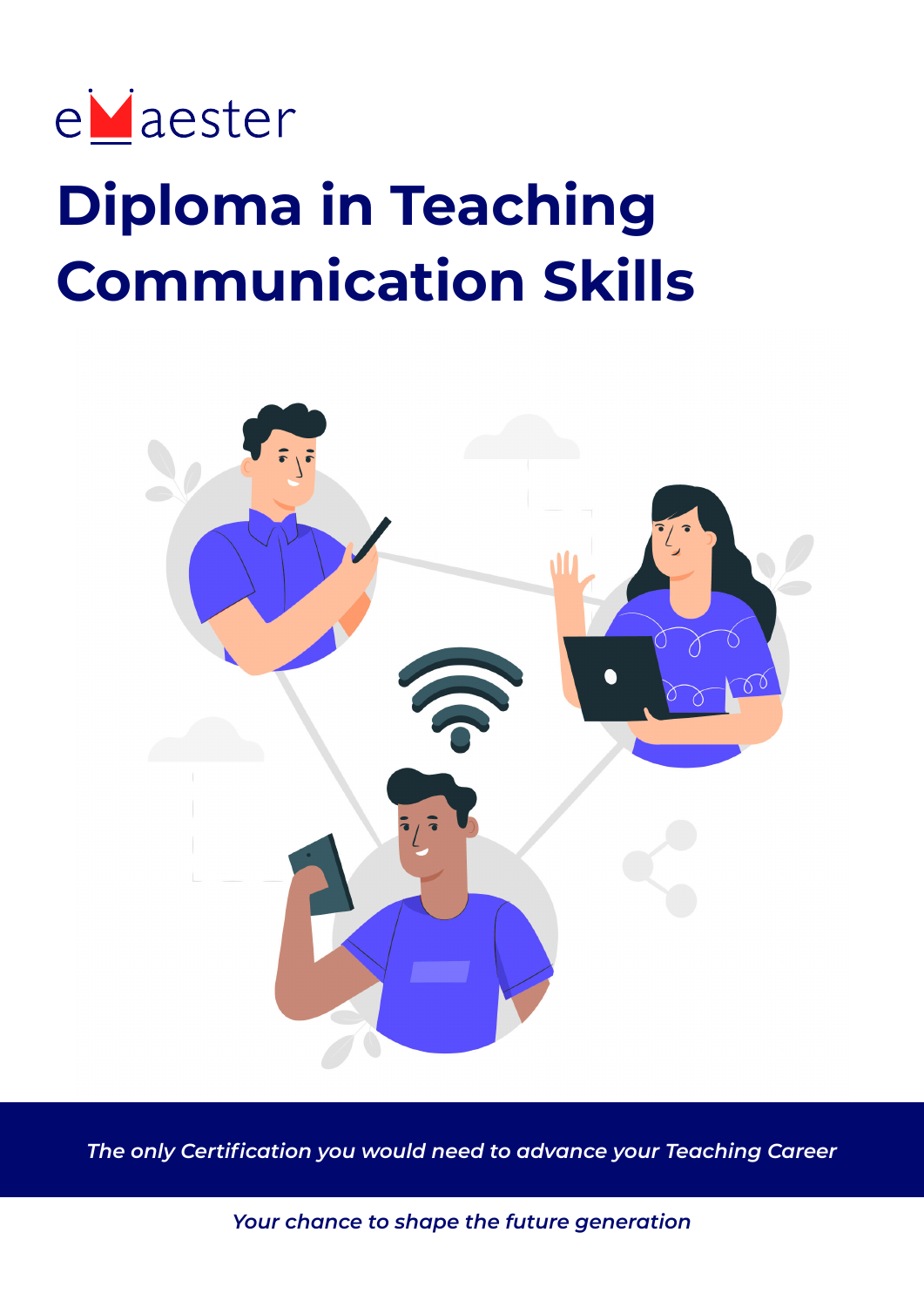

# **Highlights of being a E-maester**

Training on World-class content



Private classes from best master trainers in the country



Become an expert in using technology for education



Earning range 10,000 to INR 40,000 per month



A long, exciting career with multiple growth opportunities



Develop foundations for long run career opportunities in Edutech industry



Understand mechanisms of managing classes and feedback protocols in a multi-student scenario.



Understand nuances of establishing one - on- one learning relationships across diverse age groups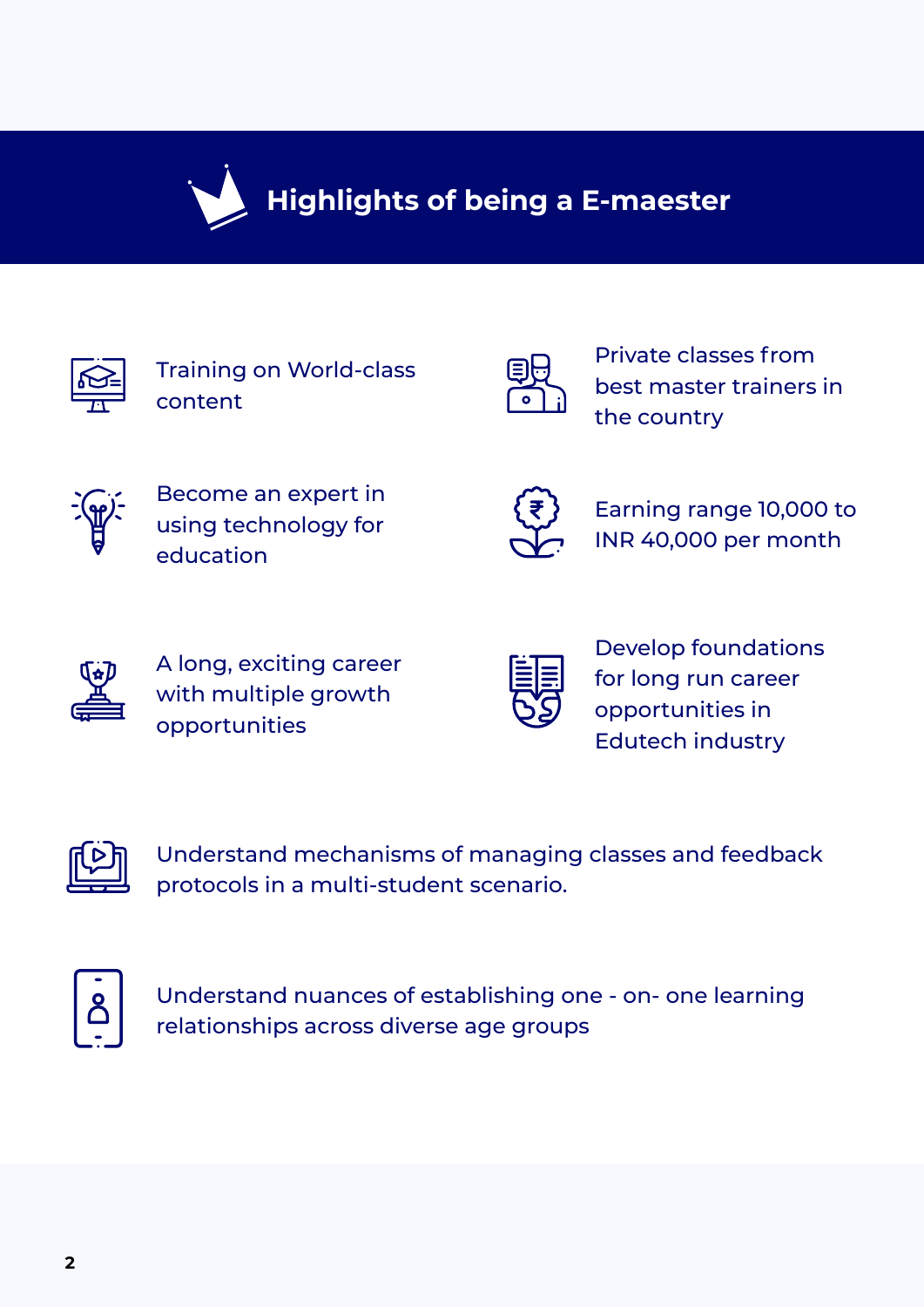# **What will you learn?**

### **Module 1**

- 1. Understanding of how children learn
- 2. Understanding different learning styles
- 3. Online training pedagogy & techniques
- 4. Learn to use Developmentally appropriate tools

# **Module 2**

- 1. Activities to develop reading skills
- 2. Vocabulary enhancement techniques
- 3. Using role play in classroom setting
- 4. How to bring context in language learning
- 5. Activities to improve expressive language
- 6. How to use "Active storytelling" as a powerful teaching tool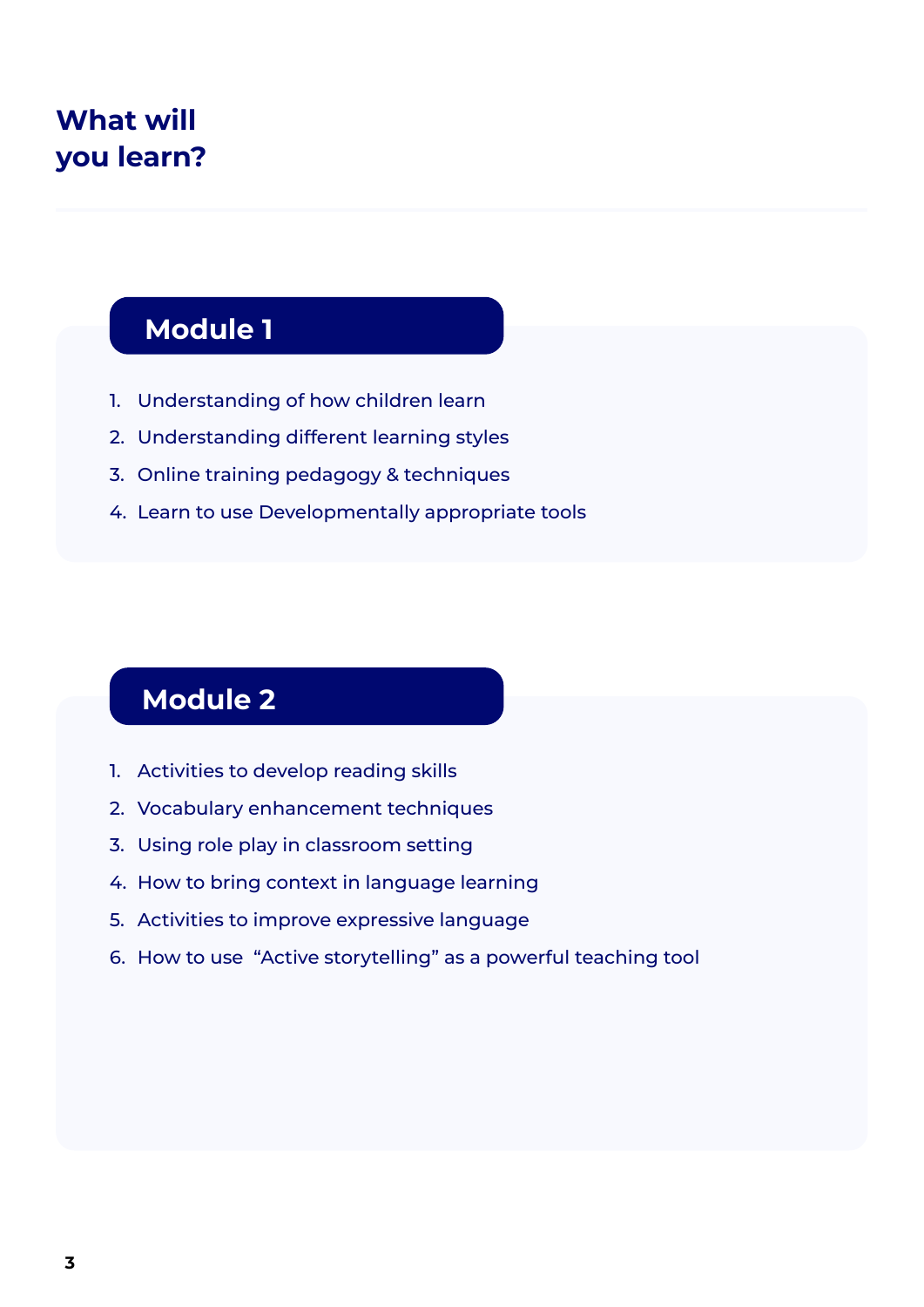### **Module 3**

- 1. Technique of Speaking Fluently
- 2. Speed Reading Strategies
- 3. Strategies for Public Speaking
- 4. Persuasive Speaking techniques for conducting effective debates
- 5. Understand and Deliver Projects that enhance communication, For ex : Podcasts, Writing A Children's story book
- 6. Techniques for Informational Writing, Humor in Writing
- 7. Training to Write clearly, accurately and coherently

### **Module 4**

- 1. Teaching life skills : Making Right Choices, Asking right questions
- 2. Making a Lasting First Impression
- 3. Improved Conversational Skills
- 4. Understanding Body Language
- 5. How to Use your Voice and Tone effectively
- 6. Enhanced Social Skills such as Empathy, Perspective Taking,

### **Module 5**

- 1. Student case studies
- 2. Training highly skilled students
- 3. Training extremely weak students
- 4. Development of Skills with age appropriate activities
- 5. Developing a Personalized Training Curriculum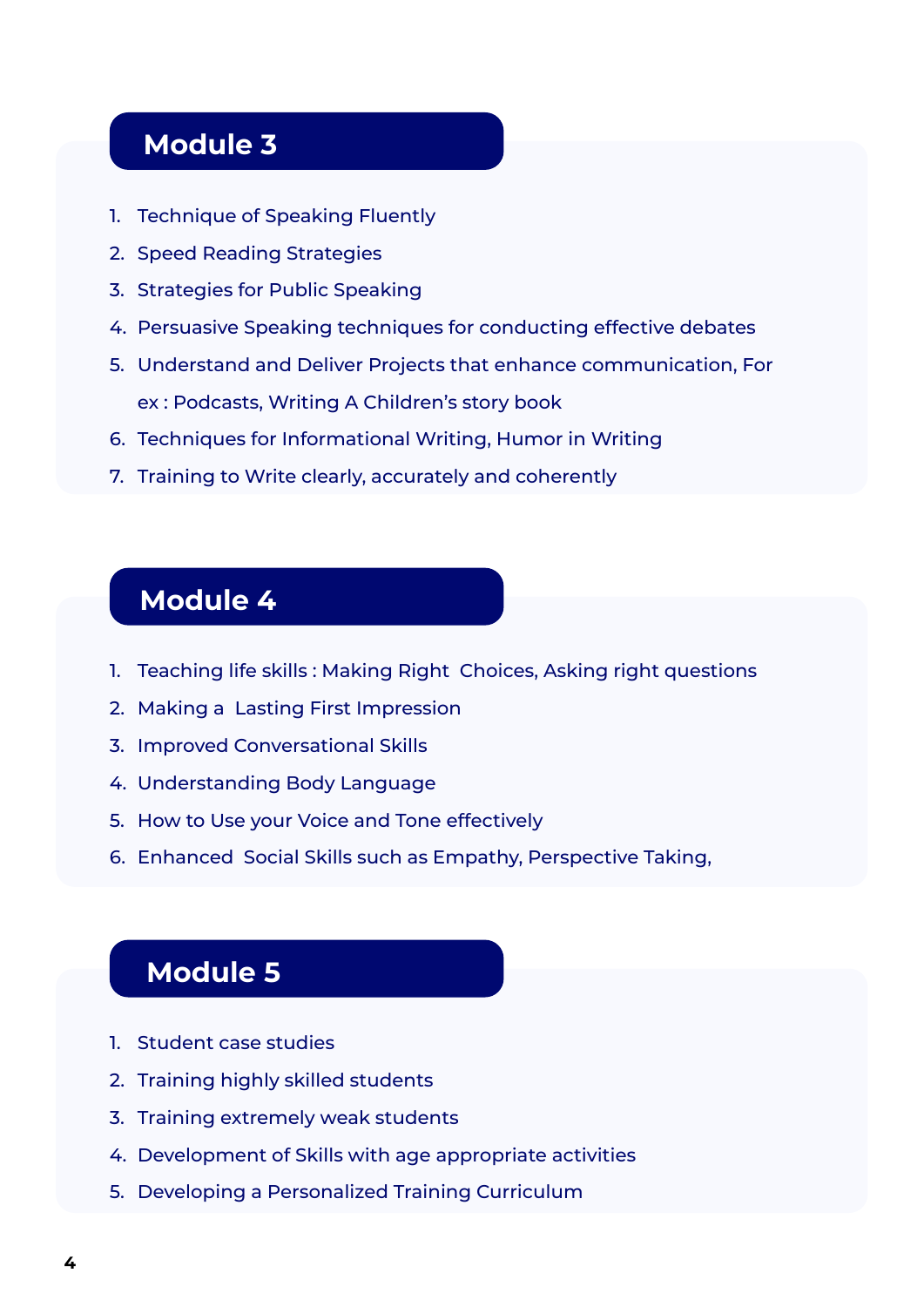# **Module 6**

- 1. Strategies to increase their receptive skills
- 2. Analyze existing lesson plans and creating own lesson plan
- 3. Assess students based on certain key indicators
- 4. How to evaluate assignments
- 5. How to handle boredom in classroom
- 6. How to conduct icebreaker activities
- 7. How to create WOW moments in classroom
- 8. How to make the best out of a reading activity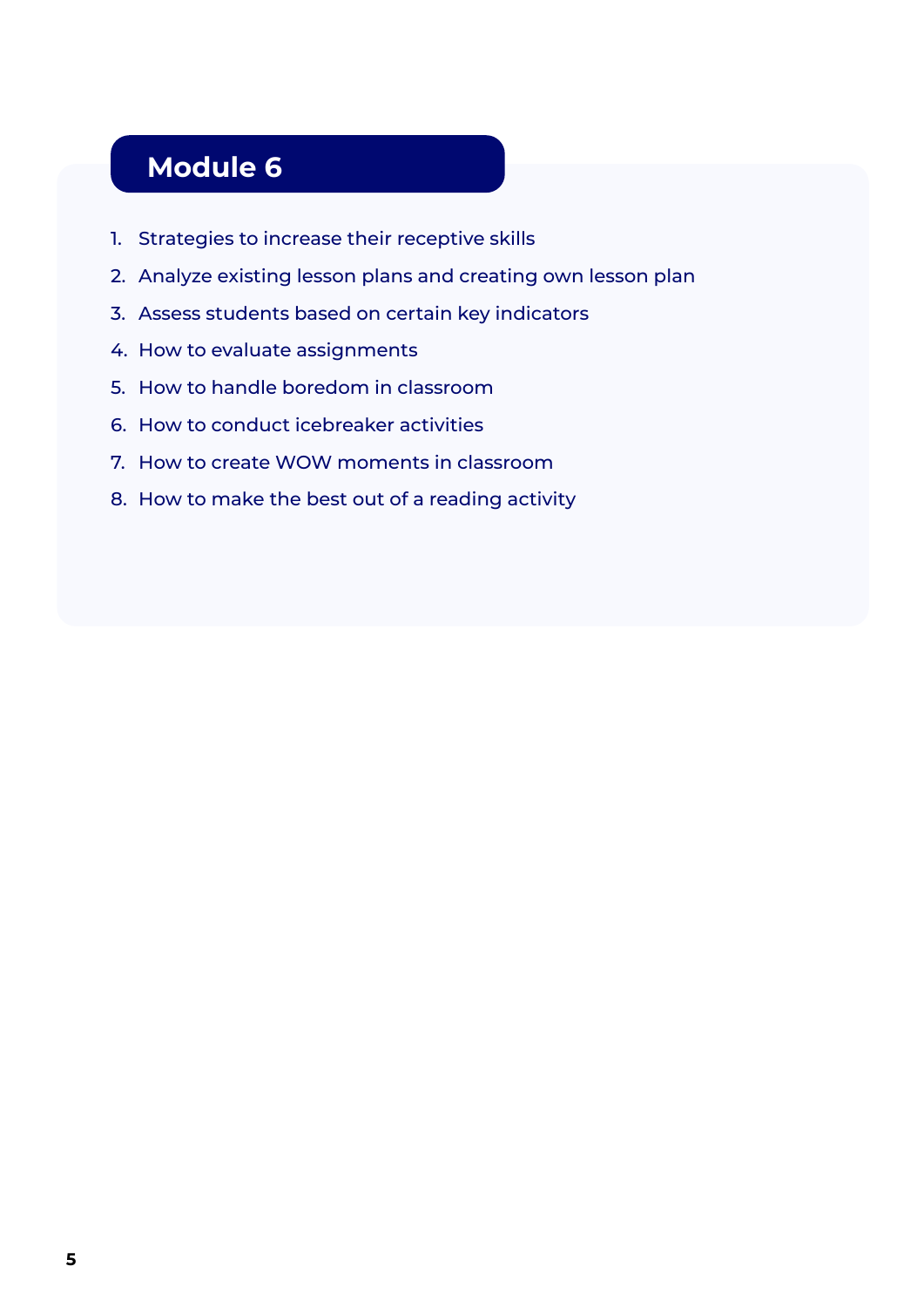# **Training RoadMap**

The Training takes place in three well-defined phases-

### **Phase 1**

# **Module 6 Knowledge training; 4-6 weeks; 100+ engagement hours**

- 1. Live training under personal mentorship of a Senior Master trainer
- 2. Extensive routine of daily personalized classes and project work
- 3. Co-attending live classes of seasoned Real School trainers teaching various topics

### **Phase 2**

#### **Practical training; 4 weeks**

- 1. Start training actual paid students from Real School
- 2. A personal Development coach is assigned for this phase with 24x7 access.
- 3. DC gives personalized session feedback and training
- 4. A routine of masterclasses and workshops for cementing the training skills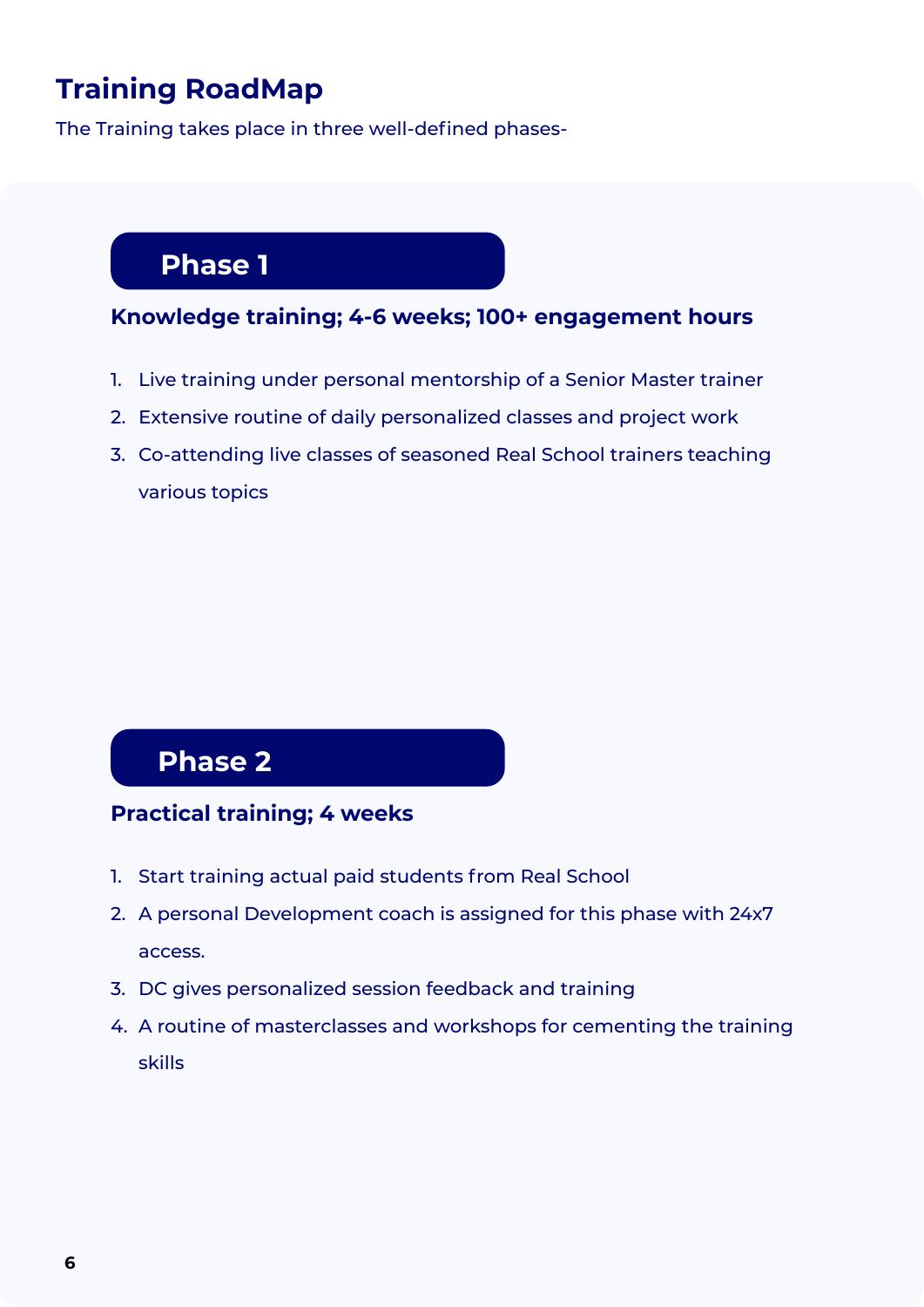### **Phase 3**

#### **Growth and development ; continuous**

#### *"All Master trainers, Content Developers and Development coaches in Real School are products of Growth and development programs run in phase 3 training"*

- 1. After phase 2 sign off, the development coach sets a growth target
- 2. A custom career, skill and earning growth plan is prepared
- 3. Regular masterclass and workshops are held for higher order skills
- 4. Additional trainings for new programs at Realschool
- 5. In the long run become a master trainer or development coach or content developer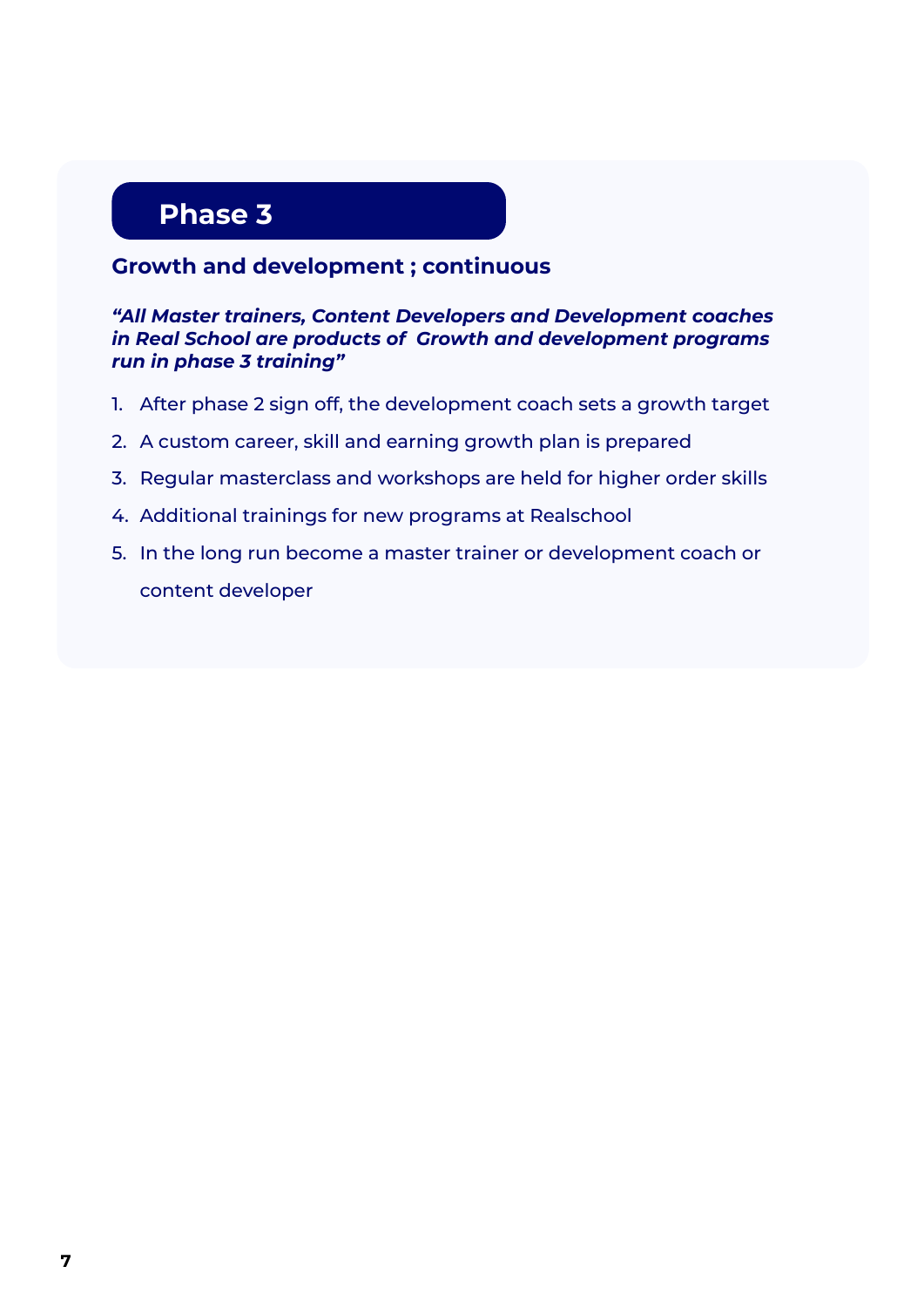# **Represent a fast-growing Edutech Brand**



*Become a part of the Real School family*

An extension of the uFaber company with a consisting bandwidth of



more than 5 lakh subscribers 30 thousand paid users

*Click here to Visit*

### **REAL SCHOOL**

# **What you get?**

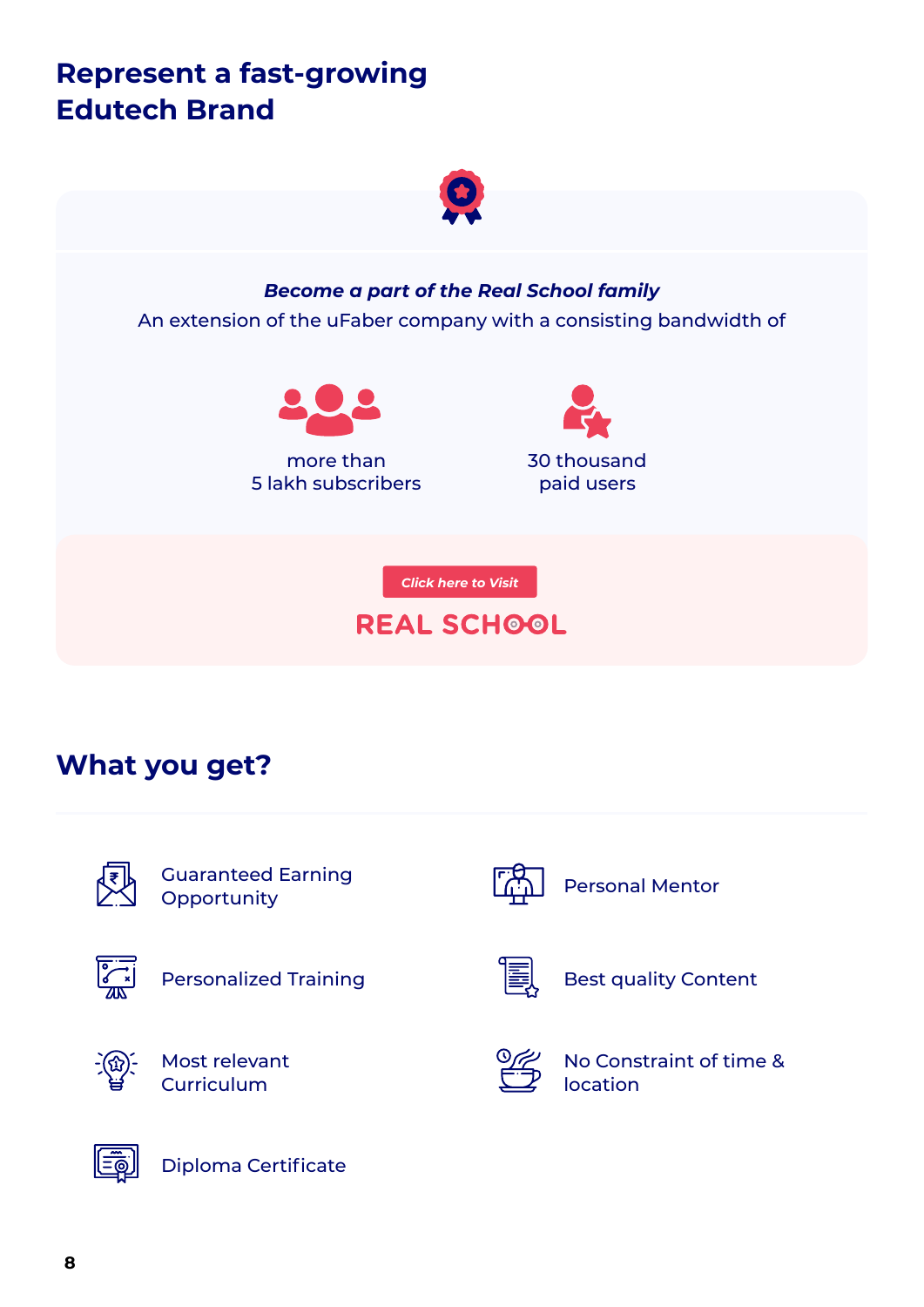

# **Who should Enroll?**

If you think you are fit for the program. Help us evaluate your candidature .

**Enroll**

### **Fee Structure**

*We offer 6 Week Training Program at a fee of* **INR 30,000** which can be paid using any of the options given below



Pay Upfront: Rs30,000



0% Interest Rate, EMI starts at 5001/- per month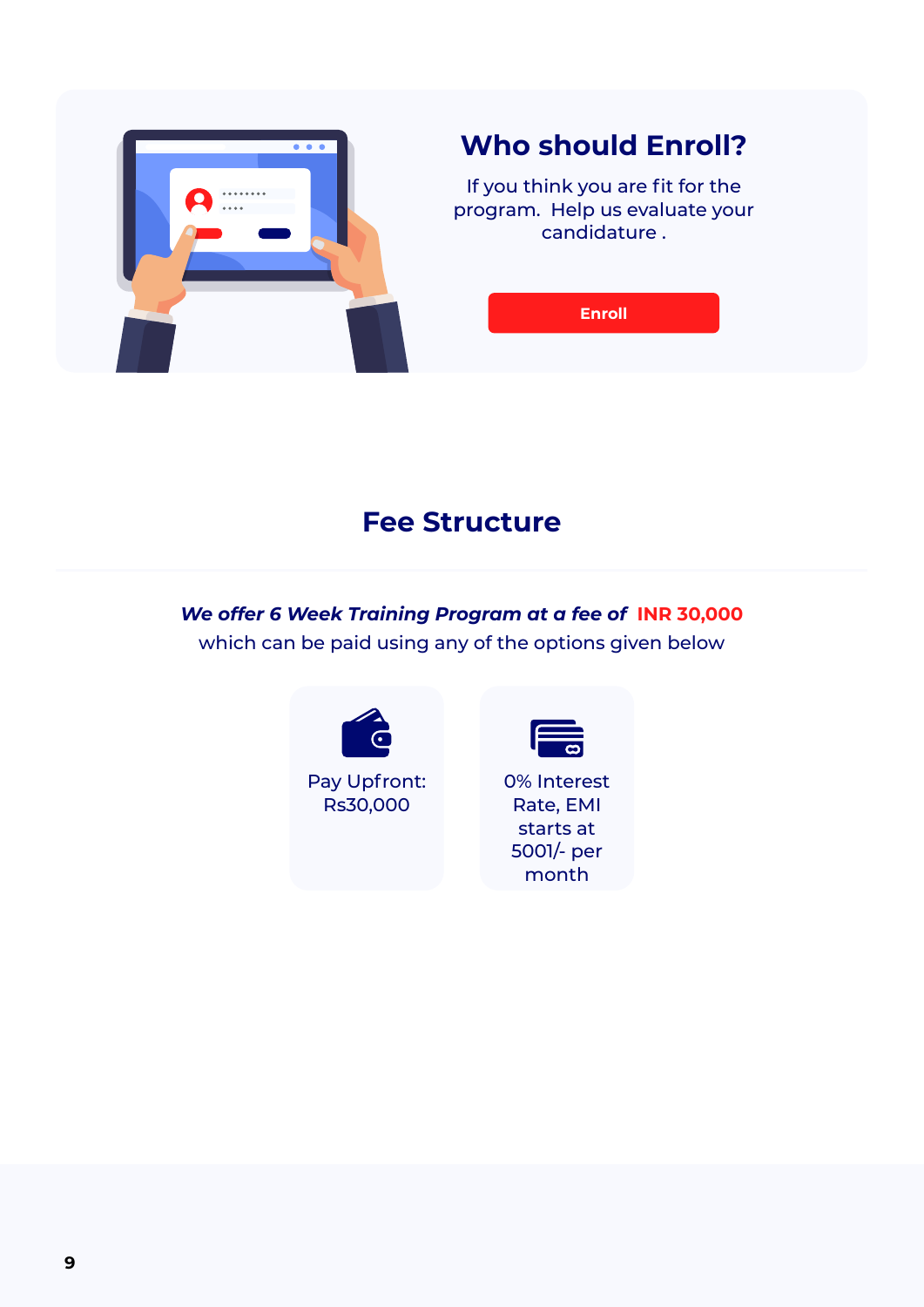

# **Why should I do this course?**

- 1. Learn to teach in an innovative way using modern technology and methodologies
- 2. To become an expert in language teaching
- 3. Reach and teach students across globe
- 4. Grow your career and widen your horizons

**\*\*\*Basic English communication skills are essential for joining the course.**

# **What is the minimum qualification required for the course?**

There are only three criteria required for one to qualify for this course

- You have finished or are currently pursuing a bachelor's degree
- You have basic English communication skills
- You are in possession of a laptop with a functioning web camera and microphone

The rest of the training required to become a world class communications trainer is provided within the course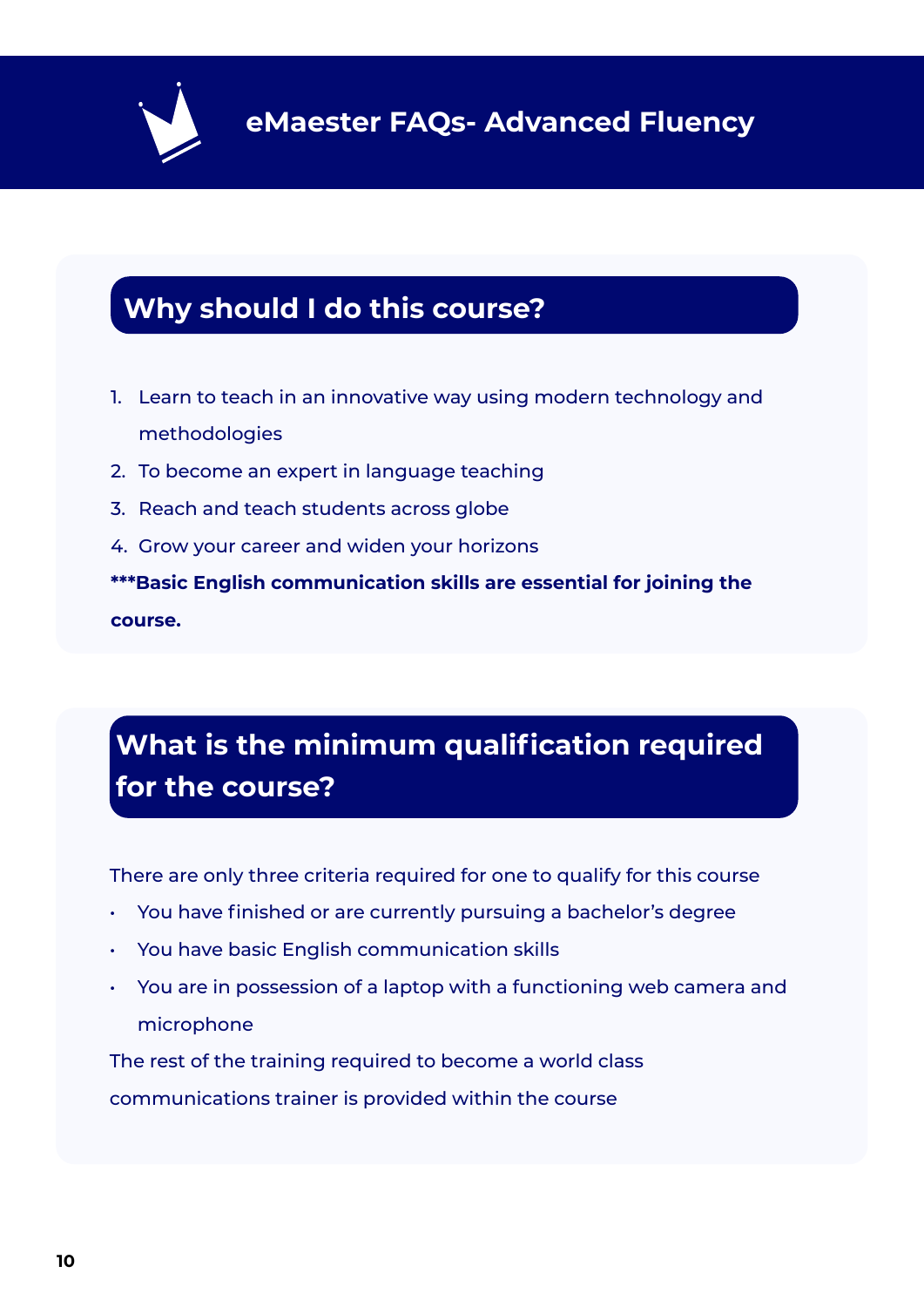### **Who is the ideal candidate for the course?**

#### **You are the right candidate if you,**

- Are looking for a flexible working option with high earning potential
- Are passionate about teaching and expanding your reach.
- Are looking to start a career in the education sector

### **How long is the course for?**

**• 25 days which includes mock classes** 

# **Do I need to finish the course within 25 days?**

**• The validity of the course is one and a half months and the course must be completed within this period.**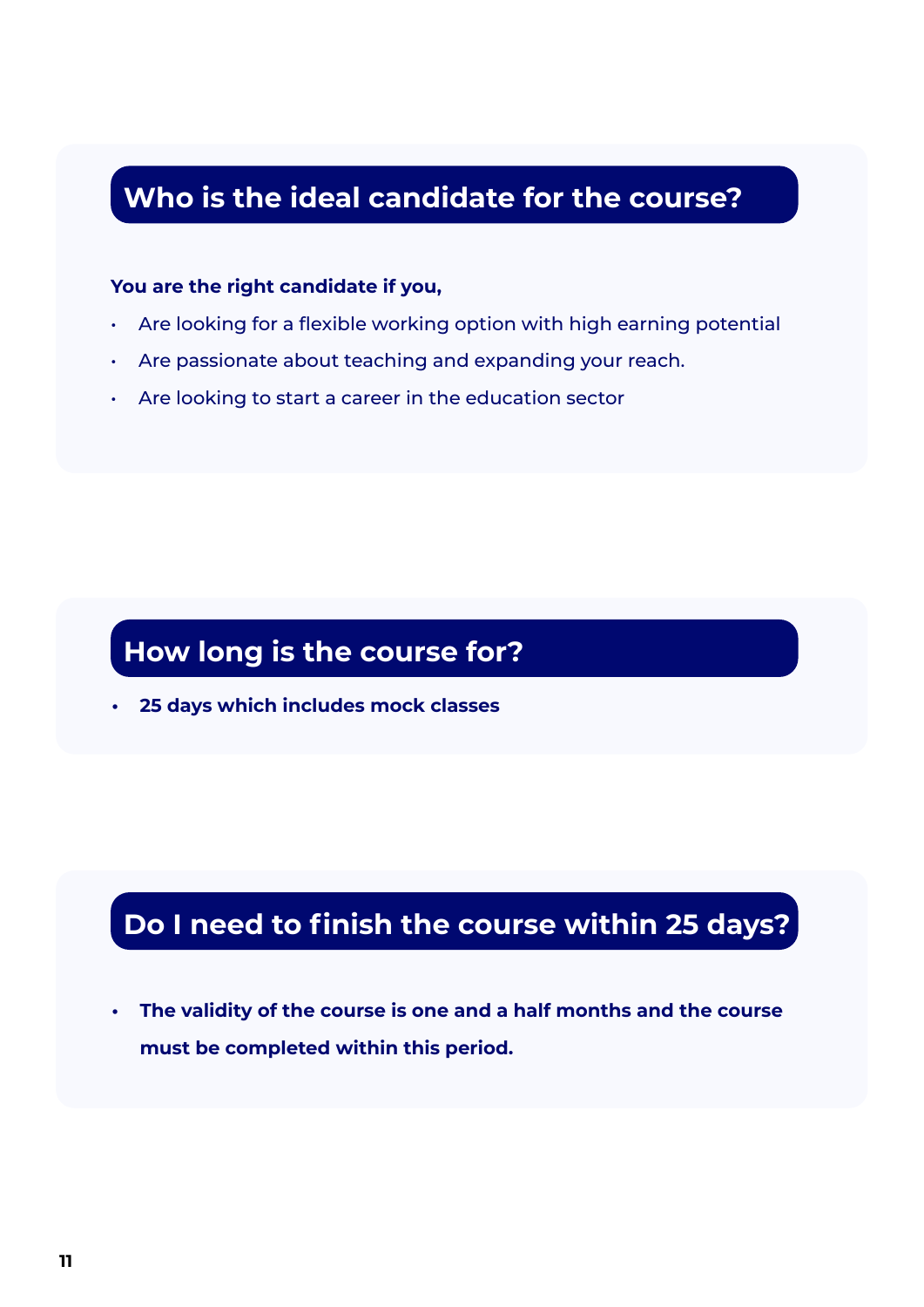### **What will I learn in the course?**

**• This course is your complete guide to teaching students communication skills in an innovative way. You will be able to use modern teaching methodologies like inquiry and problem based learning, design thinking and gamification alongside the usage of interactive tools that provide students with an immersive experience.**

### **What does the training process look like?**

- **• The training has a total of 3 phases:**
- **• Phase 1: Knowledge Training**
- **• Phase 2: Practical Training**
- **• Phase 3: Growth and Development**

# **What does the first phase comprise of?**

- **• The first phase contains over 100 engagement hours with a comprehensive introduction to the role and duties of the trainer.**
- **• 25 to 30 hours of personalized video classes with a Senior Master trainer**
- **• 50+ hours of video and reading content**
- **• 25+ hours of practical exposure by co-attending a live studenttrainer interaction.**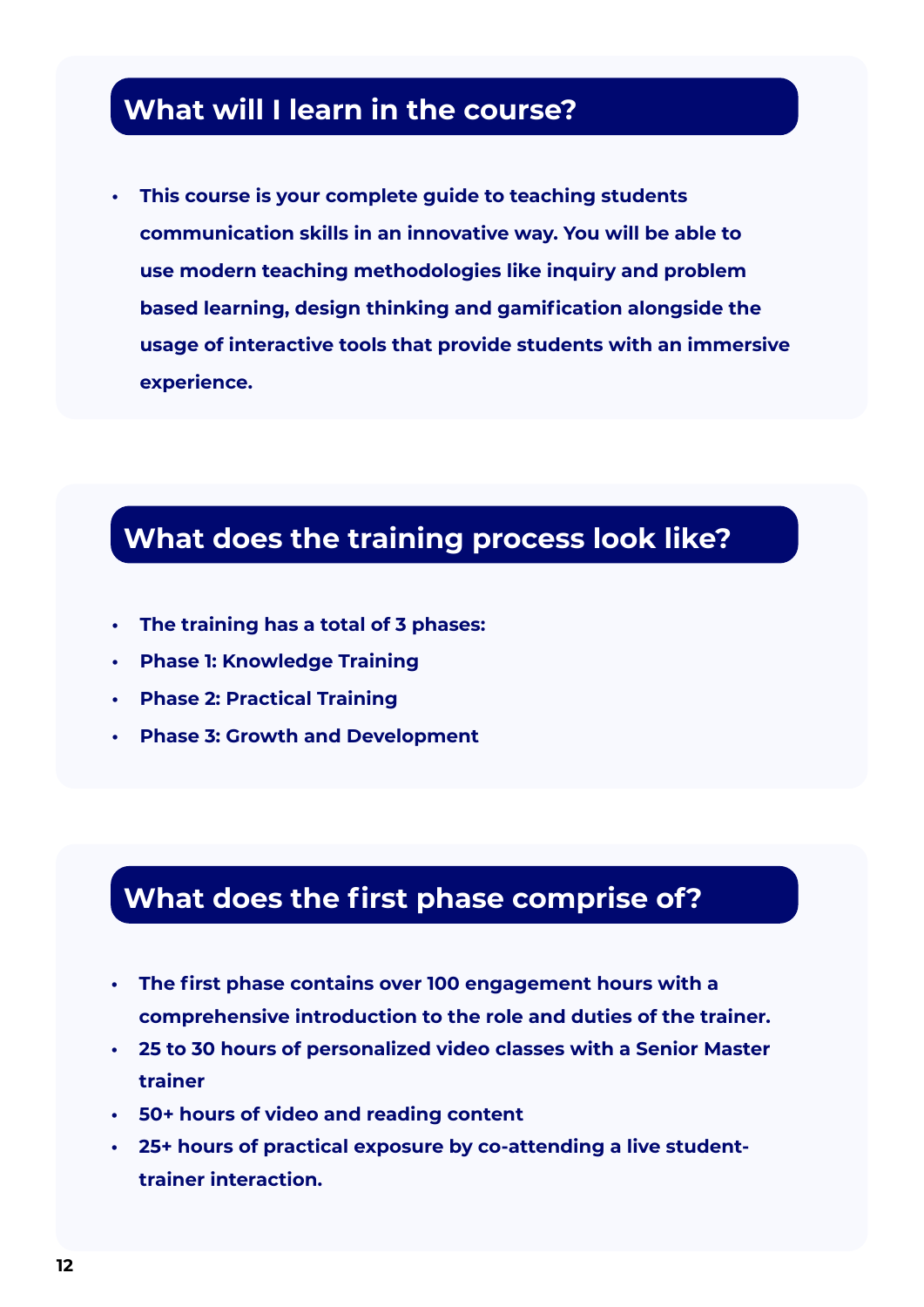### **What does the second phase comprise of?**

- **• On receiving an introduction to everything that the role comprises, one moves to phase 2- a practical training experience. This happens within 4 weeks of the training.**
- **• Start training actual paid students from Real School**
- **• A personal Development coach is assigned for this phase with 24x7 access.**
- **• DC gives personalized session feedback and training**
- **• A routine of masterclasses and workshops for cementing the training skills**

# **What does the third phase comprise of?**

*"All Master trainers, Content Developers and Development coaches in Real School are products of Growth and development programs run in phase 3 training."*

- **• Phase 3 is a continuous growth and development process. As soon as phase 2 is complete, the developmental coach sets a growth target.**
- **• A custom career, skill and earning growth plan is prepared**
- **• Regular masterclass and workshops are held for higher order skills**
- **• Additional trainings for new programs at Realschool**
- **• In the long run become a master trainer or development coach can become a content developer**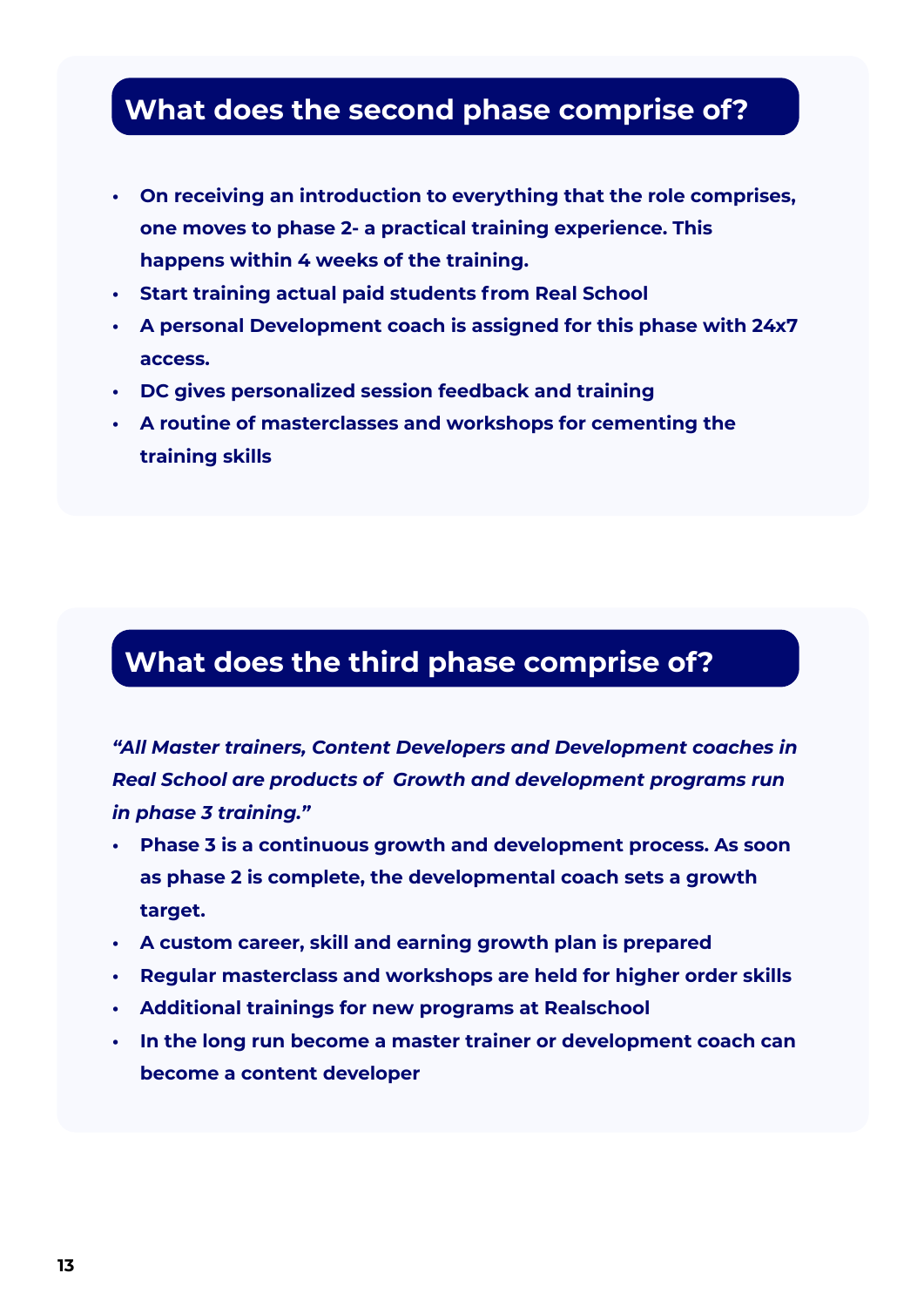### **When can I go live with students?**

**• You can begin going live and teaching students within 10 days of the course and continue learning on the job!**

# **What kind of support will I get during the training period?**

**During the course of the program, you will have**

- **• Flexibility in choosing time that you are available**
- **• A dedicated trainer**
- **• Shadowed Live Sessions**
- **• Continuous constructive feedback on your classes**
- **• Hand holding for 1 week post certification completion**
- **• Case Studies which includes analyzing class sessions for better understanding**

### **How will I be evaluated during the training?**

- **• Real time feedback will be provided**
- **• Mock classes will be conducted**
- **• Regular assignments will be provided**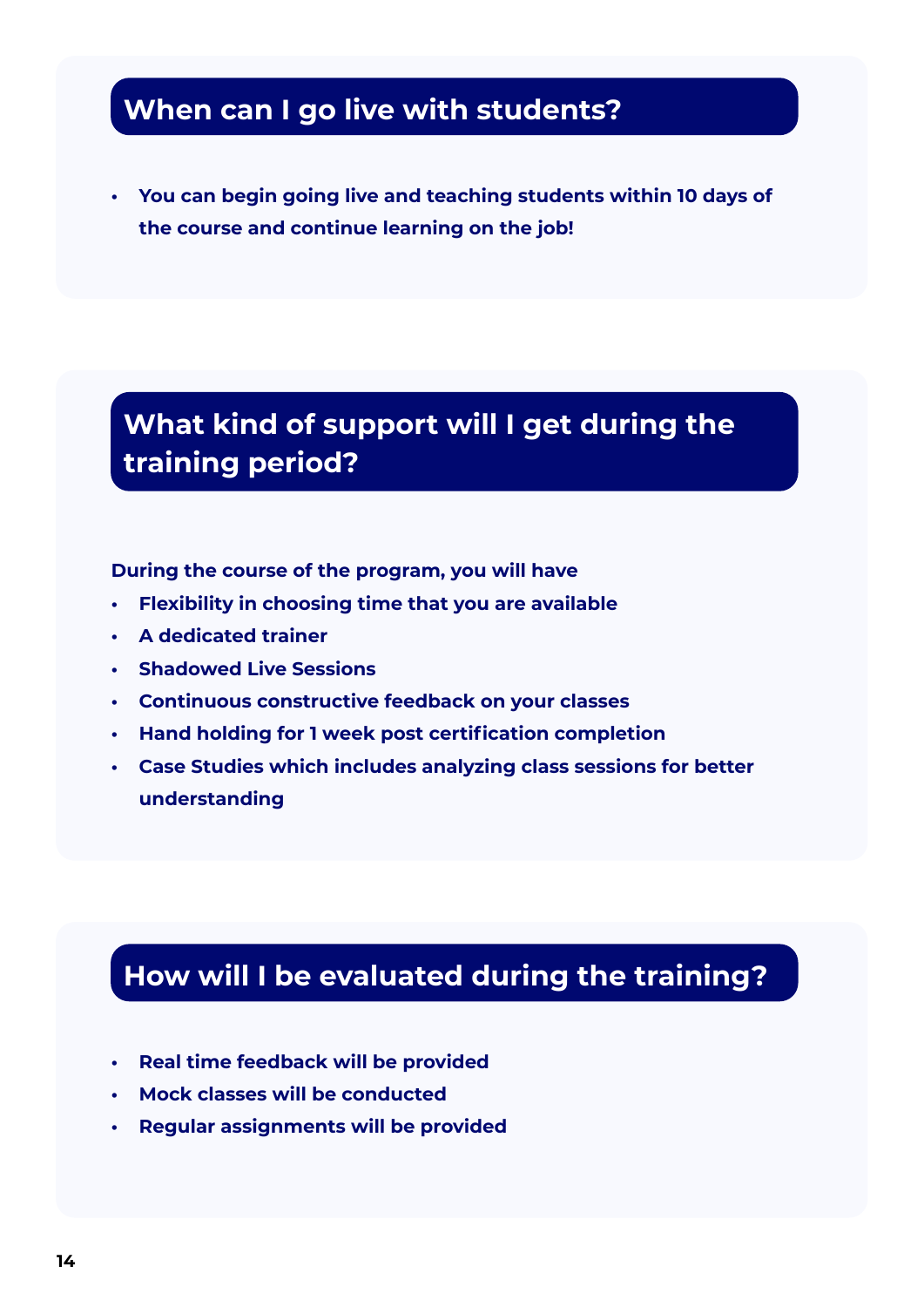# **Is there a job guarantee after completion of course?**

**On completion of the course, you are guaranteed employment at Real School. The only 3 prerequisites are**

- **• Completion of eMaester course within the stipulated time**
- **• Laptop**
- **• Strong internet connection**

# **How much will my salary be?**

**• With an hourly rate of Rs 150 and a minimum of 5 hours of work/ day, your salary will be between 14k-18k per month.**

### **How many hours do I need to work?**

**• A minimum of 5 hours per day.**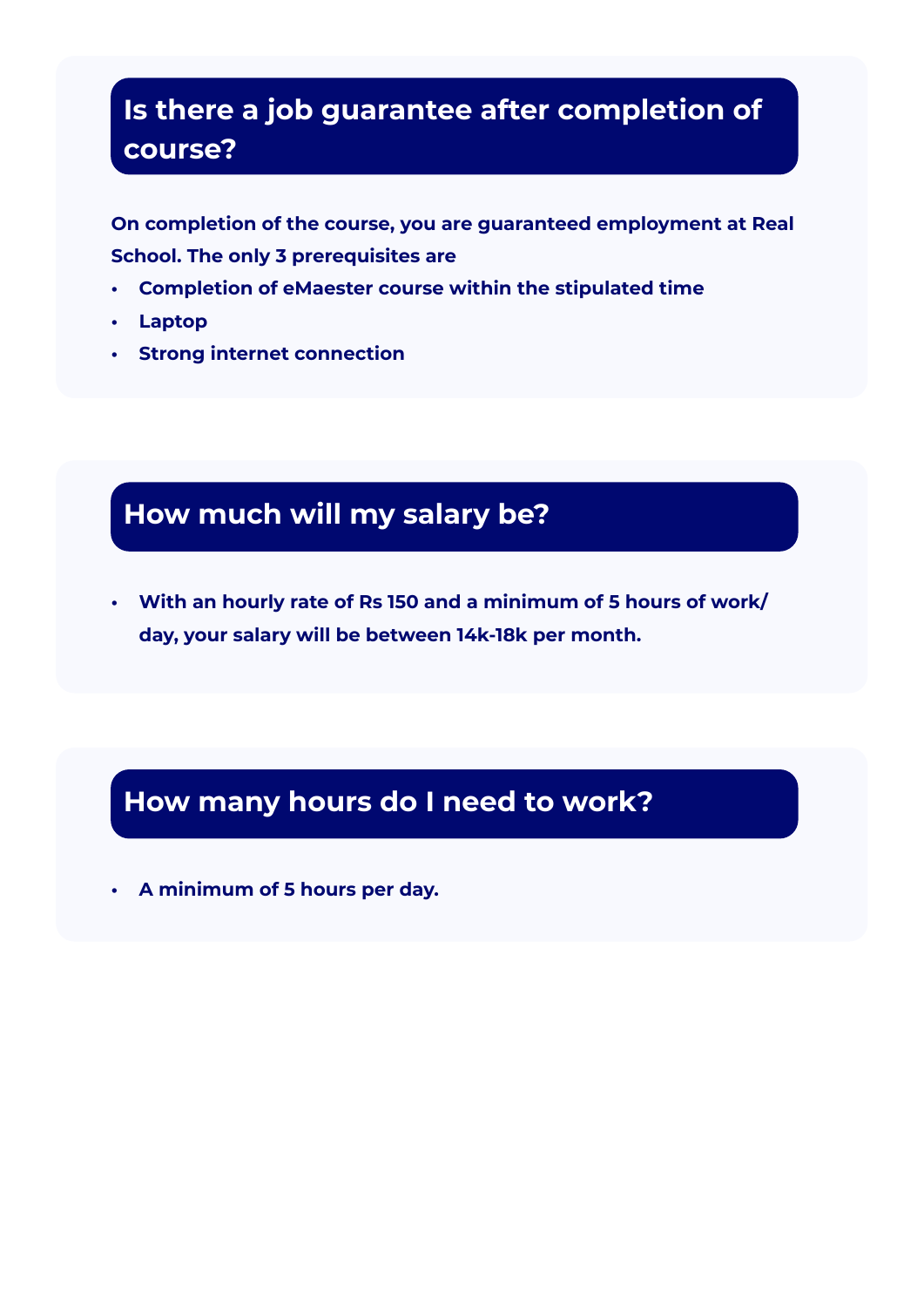### **What is the name of the certificate that I get?**

#### **• Certificate in Diploma in Teaching Communication Skills.**







is awarded on 11th November 2020 the Certificate in Diploma in Teaching Communication Skills for successfully completing the eMaester Teacher Training Program



# **Are there any incentives for the job?**

- **• Incentives for onboarding new students**
- **• Referrals**

# **What are the kind of activities and skills that I will be teaching the students?**

**• https://youtu.be/3O4l0JmuXGA**